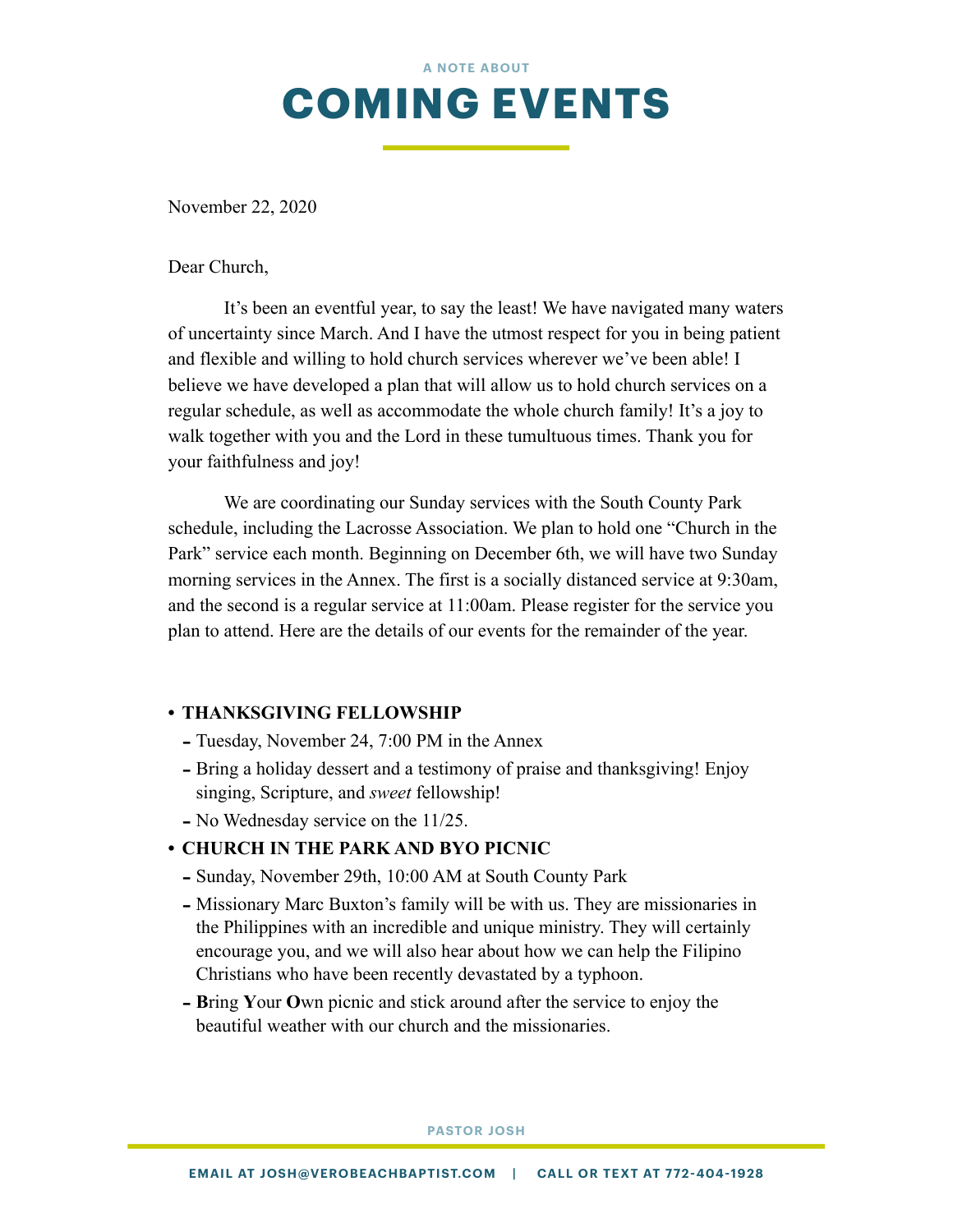# **• ANCHORED KIDS REHEARSAL SERVICE**

- Wednesday, December 2nd, 7:00 PM in the Annex
- The Anchored Kids and Teens ministries will be excellent ways for our church to be active in service. To get involved, please see Pastor Josh.
- To register your child, go online to Anchored.Faith and fill out the form.
- This service will be a good practice before the real thing begins!

## **• OUR FIRST TWO-SERVICE SUNDAY**

- Sunday, December 6th, in the Annex
- Physically-Distanced Service at 9:30 AM
	- ‣Masks and distancing are required for this service.
- Regular Service at 11:00 AM

‣Nursery is provided during this service.

- Please sign up to register for the service you plan to attend.

## **• ANCHORED KIDS LAUNCH PARTY**

- Wednesday, December 9th, in the Annex
- This special event is going to be a blast! We'll have crazy games, great songs, and an awesome Bible message! Kids, do not miss the Launch Party!

## **• DECEMBER'S CHURCH IN THE PARK AND BYO PICNIC**

- Sunday, December 20th, 10:00 AM in South County Park
- Bring your own picnic and enjoy our time together outdoors!
- And if you'd like, you could even share some Christmas cookies!

## **• BUILDING FUND OFFERING**

- Sunday, December 27th
- We continue to move forward by faith! Let's buy a building for the Gospel!

The new weekly schedule can be summed up this way: We will have two services each Sunday in the Annex, except for the monthly Church in the Park. And on Wednesdays at 7:00pm is Anchored Kids.

Attached is a calendar and you can always find it on VeroBeachBaptist.com.

**PASTOR JOSH**